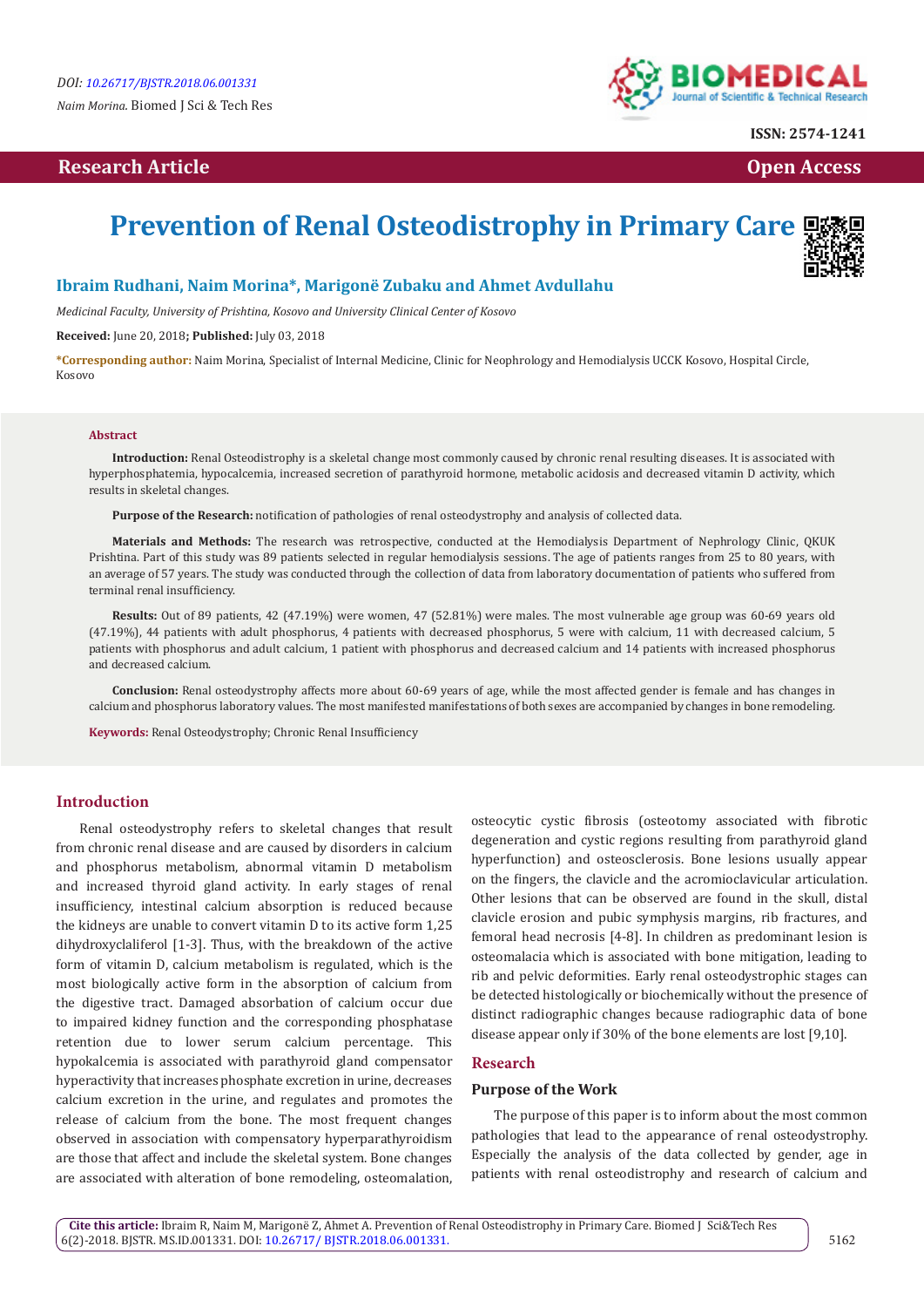phosphorus values in these patients. Short description or brief description of the aforementioned pathologies (etiology, clinical features, diagnostics, treatment) [11-15].

# **Research Methods**

The research method is retrospective study. Part of this research was 89 patients selected at regular hemodialysis session. The age of patients ranges from 25 to 80 years, with an average of 57 years. The site of the research was the Clinic of Nephrology-Hemodialysis Department, QKUK Prishtina. The study was conducted between collecting data from laboratory records of patients who suffered from terminal renal failure and who were in regular Hemodialysis sessions from 02.01.2017 to 30 June 2017 (retrospective study) [15-18].

#### **Procedure**

For this research, a permission from the director of the Nephrology Clinic was initially granted. The data collection was made from 02 January 2014 to 30 June 2017. The data is processed in Excel and are presented through tables and graphs [19-24].

#### **Results**

Presentation of the results begins with the data of the patients grouped according to age, gender, calcium and phosphorus values and the frequency of occurrence of diseases in the hemodialysis unit at QKUK (Table 1). In the diagram we see that the age most affected in the hemodialysis ward at UCCK from the total number of samples was 60-69 years old and the more attacked were the males (Graph 1) and (Table 2). From the diagram we find that the most frequent age in patients with renal osteodistrophia in the hemodialysis ward at QKUK from the total number of samples is 60-69 years (47.19%) (Graph 2) and (Table 3). From the diagram we can see that the most affected gender of the patient with renal osteodystrophy in the dialysis ward at UCCK from the total number of samples was female by 57% (Graph 3) and (Table 4). From the diagram we can see that the phosphorus values have been the highest and the most stressed was the male gender, while the values of decreased calcium and increased phosphorus were the most affected by female gender (Graph 4).



**Graph 1:** Graphic presentation of patients by age and gender.



Biomedical Journal of **Scientific & Technical Research (BJSTR)** 5163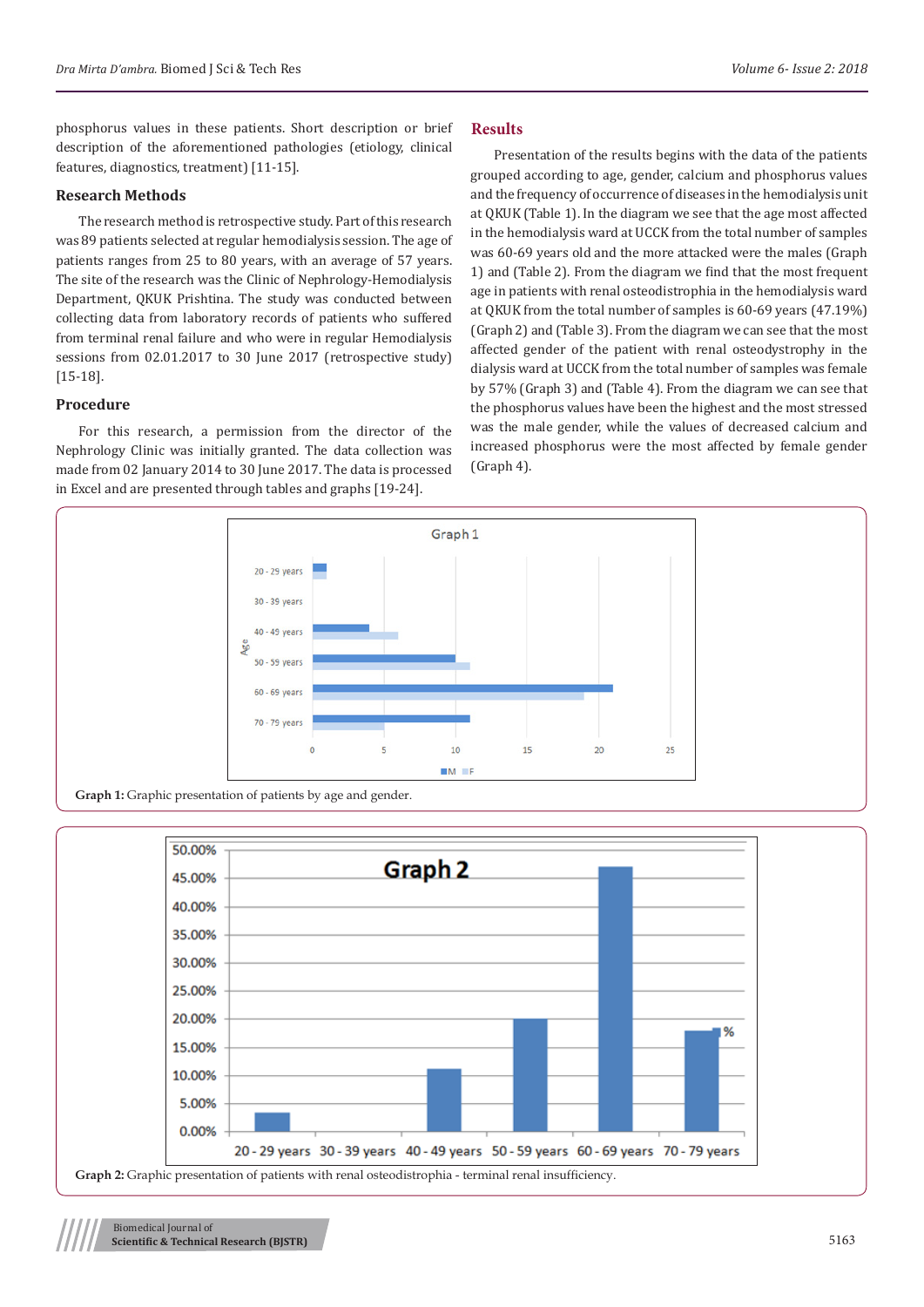



**Graph 4:** Graphic representation of phosphorus and calcium values by gender.

**Table 1:** Total number of patients by gender and age.

| $N = 89$        | $\mathbf n$ | $\frac{0}{0}$ | $\mathbf n$ | $\frac{0}{0}$ |  |
|-----------------|-------------|---------------|-------------|---------------|--|
| Age             |             |               | M           |               |  |
| 20 - 29 years   |             | 2.38%         |             | 2.12%         |  |
| 30 - 39 years   | 0           | $0\%$         | $\Omega$    | $0\%$         |  |
| $40 - 49$ years | 6           | 14.28%        | 4           | 8.51%         |  |
| 50 - 59 years   | 11          | 26.19%        | 10          | 21.27%        |  |
| $60 - 69$ years | 19          | 45.23%        | 21          | 44.68%        |  |
| 70 - 79 years   |             | 11.90%        | 11          | 23.40%        |  |
| Total           | 42          | 47.19%        | 47          | 52.81%        |  |

**Table 2:** Introduction of renal osteodystrophy - terminal renal insufficiency by age.

| Age       | $\mathbf n$ | $\frac{0}{0}$ |
|-----------|-------------|---------------|
| $20 - 29$ |             | 3.37%         |
| $30 - 39$ |             | $0\%$         |
| $40 - 49$ | 10          | 11.23%        |
| $50 - 59$ | 18          | 20.22%        |
| $60 - 69$ | 42          | 47.19%        |
| $70 - 79$ | 16          | 11.97%        |
| Total     | 89          | 100%          |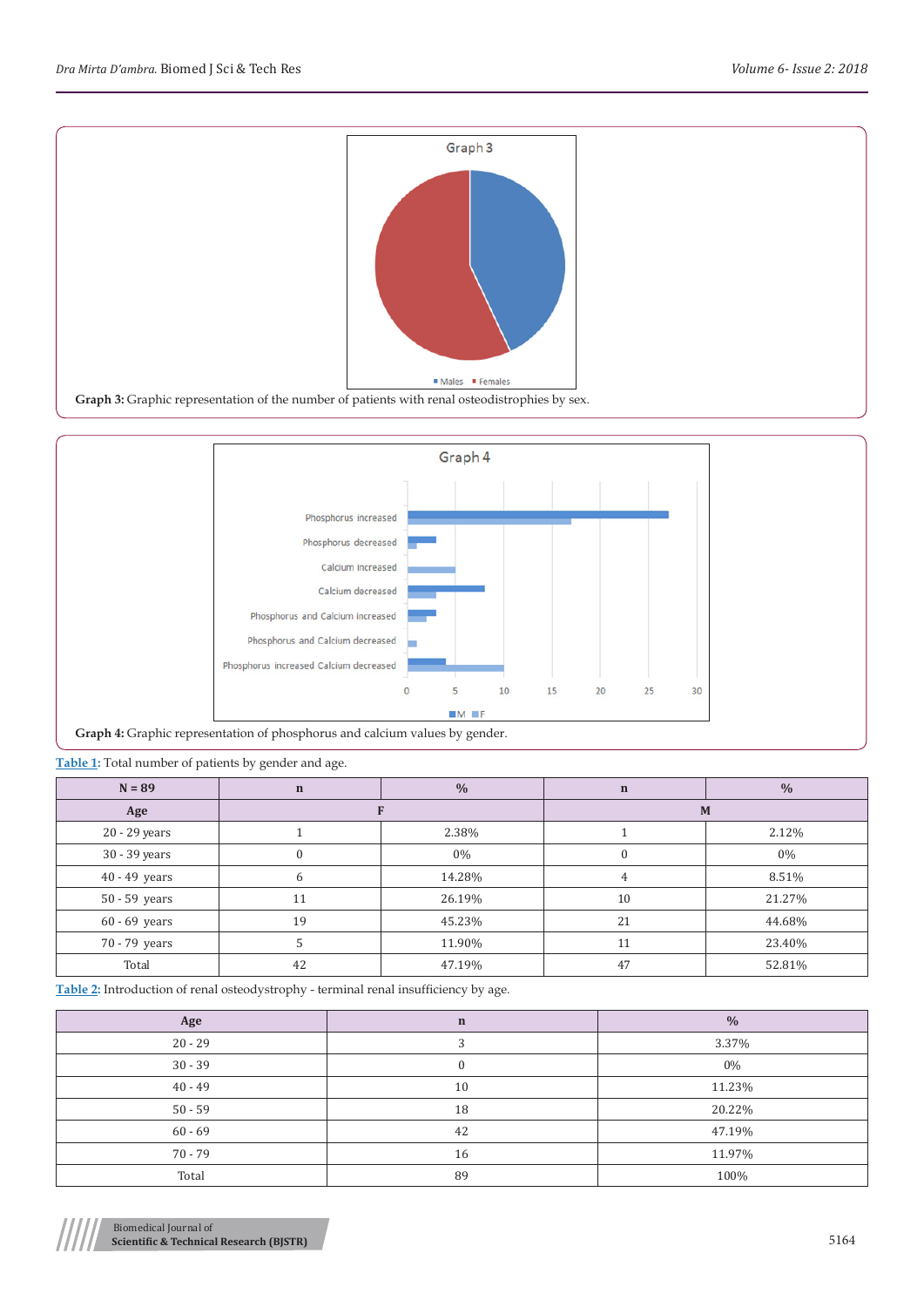**Table 3:** Presentation of patients with renal osteodistrophies by gender.

| Gender |    | $\frac{0}{0}$ |
|--------|----|---------------|
| Male   | 38 | 43%           |
| Female | ັ  | 57%           |
| Total  | 89 | 100%          |

**Table 4:** Total number of patients based on the values of phosphorus and calcium by gender.

| Gender | <b>Phosphorus</b><br><b>Increased</b> | <b>Phosphorus</b><br><b>Decreased</b> | Calcium<br><b>Increased</b> | Calcium<br><b>Decreased</b> | <b>Phosphorus</b><br>and Calcium<br><b>Increased</b> | <b>Phosphorus</b><br>and Calcium<br><b>Decreased</b> | <b>Phosphorus</b><br><b>Increased</b><br>Calcium<br><b>Decreased</b> |
|--------|---------------------------------------|---------------------------------------|-----------------------------|-----------------------------|------------------------------------------------------|------------------------------------------------------|----------------------------------------------------------------------|
|        | 17                                    |                                       |                             |                             |                                                      |                                                      | 10                                                                   |
| M      | 27                                    |                                       |                             |                             |                                                      |                                                      |                                                                      |
| Total  | 44                                    |                                       |                             | 11                          |                                                      |                                                      | 14                                                                   |

# **Discussion**

During the period January-June 2017, 89 patients were screened for sample In the total number of patients the age and sex frequency was investigated, the most affected age was 60-69 years, and the most common male gender. Over age-related research in patients with renal osteodystrophy, the most affected age was 60- 69 years of age [25-27]. Based on the appearance of gender in renal osteodystoma patients, the most affected gender was female. If we compare with the state of Germany, then we see that the most common pathology of renal osteodystrophy is chronic renal failure. According to the statistics of 2016, we understand that from the diagnosed cases the most common age was 70-79 years old and the most affected gender was female [28-30]. [https://www.aerzteblatt.](https://www.aerzteblatt.de/int/archive/article/174773 ) [de/int/archive/article/174773](https://www.aerzteblatt.de/int/archive/article/174773 )

# **Conclusion**

The research carried out has shown that the pathology of renal osteodystrophy is terminal chronic insufficiency, with regard to age, the most affected age was around 60-69 years, the most commonly invasive gender among patients with renal osteodystrophy was female gender. The research also includes age-related incidence based on changes in phosphorus and calcium levels. As evidenced by statistics, care of early diagnosis of terminal renal disease, proper treatment and prevention, preclude the appearance of renal osteodystrophy.

#### **References**

- 1. [Vleming LJ, Brujlin JA, Van Es LA \(1999\) The pathogenesis of progressive](https://www.ncbi.nlm.nih.gov/pubmed/10189786)  [renal failure. Neth J Med 54\(3\): 114-128.](https://www.ncbi.nlm.nih.gov/pubmed/10189786)
- 2. Shkoza A Fiziologjia Njeriut pp. 681-683, 688.
- 3. Gamulin S, Matko M, Kervavica S Fispatologjia pp. 237.
- 4. Gamulin S, Matko M, Kervavica S, Fispatologjia pp. 246.
- 5. Gamulin S, Matko M, Kervavica S, Fispatologjia pp. 356.
- 6. [Almaden Y, Canalejo A, Hernandez A, Ballesteros E, Garcia Navarro S, et](https://www.ncbi.nlm.nih.gov/pubmed/8797118)  [al. \(1996\) Direct effect of phosphorus on parathyroid hormone secretion](https://www.ncbi.nlm.nih.gov/pubmed/8797118)  [from whole rat parathyroid glands in vivo. Journal of Bone and Mineral](https://www.ncbi.nlm.nih.gov/pubmed/8797118)  [Research 11\(7\): 970-976.](https://www.ncbi.nlm.nih.gov/pubmed/8797118)
- 7. [Brown AJ, Zhong M, Finch J, Ritter C, McCracken R, et al. \(1996\) Rat](https://www.ncbi.nlm.nih.gov/pubmed/8780248)  [calcium-sensing receptor is regulated by vitamin D but not by calcium.](https://www.ncbi.nlm.nih.gov/pubmed/8780248)  [American Journal of Physiology 270\(3\): 454-460.](https://www.ncbi.nlm.nih.gov/pubmed/8780248)

# Biomedical Journal of **Scientific & Technical Research (BJSTR)** 5165

- 8. [Lucas PA, Brown RC, Woodhead JS \(1986\) Acute responses of parathyroid](https://www.ncbi.nlm.nih.gov/pubmed/3110674) [hormone and 1.25 dihydroxyvitamin D3 to unilateral nephroctomy in](https://www.ncbi.nlm.nih.gov/pubmed/3110674) [healthy donors. Nephrolog Dialysis Transplantion 1\(3\): 199-203.](https://www.ncbi.nlm.nih.gov/pubmed/3110674)
- 9. [Dunstan CR, Hills E, Norman AW, Bishop JE, Mayer E, et al. \(1985\) The](https://www.ncbi.nlm.nih.gov/pubmed/4001311) [pathogenesis of renal osteodystrophy: role of vitamin D, aluminium,](https://www.ncbi.nlm.nih.gov/pubmed/4001311) [parathyroid hormone, calcium and phosphorus. The Quarterly Journal](https://www.ncbi.nlm.nih.gov/pubmed/4001311) [of Medicine 55\(217\): 127-144.](https://www.ncbi.nlm.nih.gov/pubmed/4001311)
- 10. John MR, Goodman WG, Gao P, Cantor TL, Salusky IB, et al. Implications for PTH measurements in renal failure. Journal of Clinic Endocrinology and Metabolism.
- 11. [Lefebvre A, Vernejoul MCD, Gueris J, Goldfarb B, Graulet AM, et al.](https://www.ncbi.nlm.nih.gov/pubmed/2557481) [\(1989\) Optimal correction of acidosis changes progression of dialysis](https://www.ncbi.nlm.nih.gov/pubmed/2557481) [osteodysrophy. Kidney International 36\(6\): 112-1118.](https://www.ncbi.nlm.nih.gov/pubmed/2557481)
- 12. [Massry SG \(1987\) Parathyroid hormone L a uremic toxin. Advances in](https://link.springer.com/chapter/10.1007/978-1-4684-5445-1_1) [Experimental Medicine and Biology p. 1-17.](https://link.springer.com/chapter/10.1007/978-1-4684-5445-1_1)
- 13. [Massry SG, Garty J, Arieff AI, Coburn JW \(1976\) Skeletal resistance to the](https://www.ncbi.nlm.nih.gov/pubmed/940279) [calcemic action of parathyroid hormone in uremia; role of 1,25\(OH\) D3](https://www.ncbi.nlm.nih.gov/pubmed/940279) [Kidney International 9\(6\): 467-474.](https://www.ncbi.nlm.nih.gov/pubmed/940279)
- 14. [Lucas PA, Woodhead JS, Brown RC \(1988\) Vitamin D3 metabolites in](https://www.ncbi.nlm.nih.gov/pubmed/3132643) [chronic renal failure and after renal transplantion. Nephrology, Dialysis,](https://www.ncbi.nlm.nih.gov/pubmed/3132643) [Transplantion 3\(1\): 70-76.](https://www.ncbi.nlm.nih.gov/pubmed/3132643)
- 15. [Mitalk BH, Alpert M, Lo C, Delmonico F, Neer RM \(1991\) Parathyrod](https://www.ncbi.nlm.nih.gov/pubmed/1991804) [function in normocalcemic renal transplant recipients: evaluation by](https://www.ncbi.nlm.nih.gov/pubmed/1991804) [calcium infusion. Journal of Clinical Endocrinology and Metabolism](https://www.ncbi.nlm.nih.gov/pubmed/1991804) [72\(2\): 350-355.](https://www.ncbi.nlm.nih.gov/pubmed/1991804)
- 16. [Julian BA, Faugere MC, Malluche HH \(1987\) Oxalosis in bone causing](https://www.ncbi.nlm.nih.gov/pubmed/2437794) [a radiographic mimicry of renal osteodystrophy. American Journal of](https://www.ncbi.nlm.nih.gov/pubmed/2437794) [Kidney Diseases 9\(5\): 436-440.](https://www.ncbi.nlm.nih.gov/pubmed/2437794)
- 17. [Llach T, Keshav G, Goldblat MV, Lindberg JS, Sadler R, et al. \(1998\)](https://www.ncbi.nlm.nih.gov/pubmed/9808143) [Supression of parathyroid hormone secretion in hemodialysis patients](https://www.ncbi.nlm.nih.gov/pubmed/9808143) [by a novel vitamin D analogue. American Journal of Kidney Diseases](https://www.ncbi.nlm.nih.gov/pubmed/9808143) [32\(2\): 48-54.](https://www.ncbi.nlm.nih.gov/pubmed/9808143)
- 18. [Angelis M, Wong LL, Myers SA, Wong LM \(1997\) Calciphylaxis in patients](https://www.ncbi.nlm.nih.gov/pubmed/9426423) [on hemodialysis: A prevalence study 122\(6\): 1083-1090.](https://www.ncbi.nlm.nih.gov/pubmed/9426423)
- 19. Rostand SG, Thornley Brown D Soft tissue calcification in chronic renal failure. In the Spectrum of Renal Osteodystrophy.
- 20. [Luo G, Ducy P, McKee MD, Pinero GJ, Loyer E, et al. \(1997\) Spontaneous](https://www.ncbi.nlm.nih.gov/pubmed/9052783) [calcification of arteries and cartilage in mice lacking matrix GLA protein.](https://www.ncbi.nlm.nih.gov/pubmed/9052783) [Nature 386\(6620\): 78-81.](https://www.ncbi.nlm.nih.gov/pubmed/9052783)
- 21. [Kurz P, Monier Faugere MC, Bognar B, Werner E, Roth P, et al. \(1994\)](https://www.ncbi.nlm.nih.gov/pubmed/7996807) [Evidence for abnormal calcium homeostasis in patients with adynamic](https://www.ncbi.nlm.nih.gov/pubmed/7996807) [bone diseas. Kidney International 46\(3\): 855-861.](https://www.ncbi.nlm.nih.gov/pubmed/7996807)
- 22. [Hutchinson AJ, Whitehouse RW, Boulton HF, Adams JE, Mawer EB, et](https://www.ncbi.nlm.nih.gov/pubmed/8264137) [al. \(1993\) Correlation of bone histology with parathyroid hormone,](https://www.ncbi.nlm.nih.gov/pubmed/8264137)